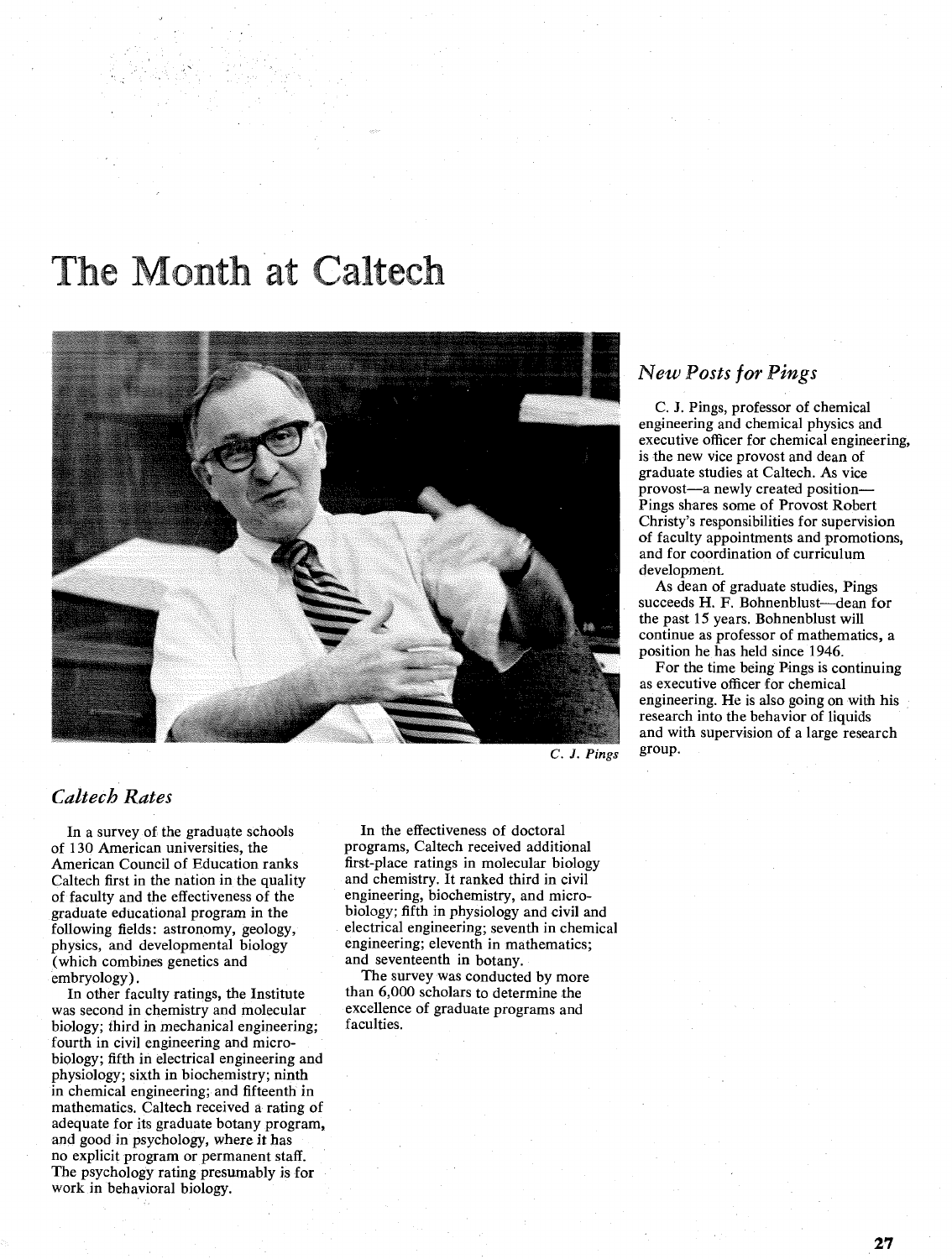#### *Lunar Landmarks*

Craters on the far side of the moon, nameless through the centuries because of lack of knowledge about that face, are finally being christened and put on lunar maps. More than 500 far-side craters (out of thousands of newly discovered features) now bear the names of internationally famous scientistsand other very interesting people as well.

Among the scientists, 17 men noted for their work at Caltech and the Hale Observatories have been honored. They include Robert A. Millikan; J. Robert Oppenheimer; Theodore von Karman, aerodynamicist; Harold D. Babcock, early solar astronomer at Mt. Wilson; and Paul Merrill, a pioneer in spectroscopic astronomy. Other Caltech and Hale Observatories astronomers who now have their names on the moon maps are John Anderson, Armin Deutsch, Arthur S. King, Kenneth Mees, Seth B. Nicholson, Francis G. Pease, H. P. Robertson, Carl Seyfert, Charles E. St. John, F. H. Scares, **and** Adrian van Maanen. Frank Borman, Apollo 8 astronaut and Caltech alumnus, is one of the 12 living men (six American and six Russian) who represent a breakthrough in the longheld policy of naming lunar features only after scientists who have died.

Systematic nomenclature for the front side of the moon was begun in 1932 by the International Astronomical Union. Among its early selections of names for features on the lunar face were George Ellery Hale, Edwin Hubble, and Walter Baade-all Caltech astronomers. In 1961 the IAU approved 18 far-side designations proposed by Soviet astronomers from Lunik-3 photographs, but it was only when Russian Zond and American Orbiter and Apollo pictures made fairly detailed maps of the far side possible that it became necessary to set up an internationally recognized nomenclature. **A** working group of the IAU, headed by Donald H. Menzel of the United States, was appointed in 1967 to draw up the list that was approvedwith minor amendments-at the IAU meeting in Brighton, England, in August of last year.

In addition to including the names of the living, the IAU has made other innovations in the guidelines for new lunar terminology. Now the features



## *The Bacher File*

Caltech produced two versions of a dossier on Robert Bacher on the night of November 20. The first, an album of photographs, was presented to the Bachers by Clarence Allen, chairman of the faculty, as a gift from Bacher's colleagues to honor him upon his retirement as Caltech's provost.

After a farewell dinner at the Athenaeum, the second dossier, in words and music, was presented in Beckman Auditorium. "The Bacher File," a musical revue written by Kent Clark and Elliot Davis, featured members of the Caltech faculty, staff, and distaff, and recalled some of the highlights of Bacher's Caltech career.

Bacher came to the Institute in 1949 as chairman of the division of physics, mathematics and astronomy and director of the Norman Bridge physics laboratory. **A** specialist in high energy physics and atomic energy, he began his academic career as an instructor in physics at Cornell University in 1935. By 1946 he was director of Cornell's Laboratory of Nuclear Studies. During World War 11, Bacher worked first at the MIT Radiation Laboratory, and from 1943 to 1946 at the Los Alamos Laboratory in New Mexico on the atomic bomb project. He has served on the Atomic Energy Commission, President Eisenhower's Science Advisory Committee, and as a delegate in 1958 to the Geneva conference on the cessation of nuclear weapons testing. At Caltech Bacher created an experimental program in high energy physics, and supervised construction of the 1.5-billion-electron-volt synchrotron, with which by 1957 he and a group of other Caltech physicists succeeded in the photo-production of heavy mesons and hyperons from hydrogen.

His appointment as provost in the fall of 1962 made it increasingly difficult for Bacher to keep up with the projects he had initiated. Now he has retired as provost, but he remains on the faculty as professor of physics and has resumed teaching. He hopes, he says, "to find out a few of the many, many things that have been happening in high energy physics."